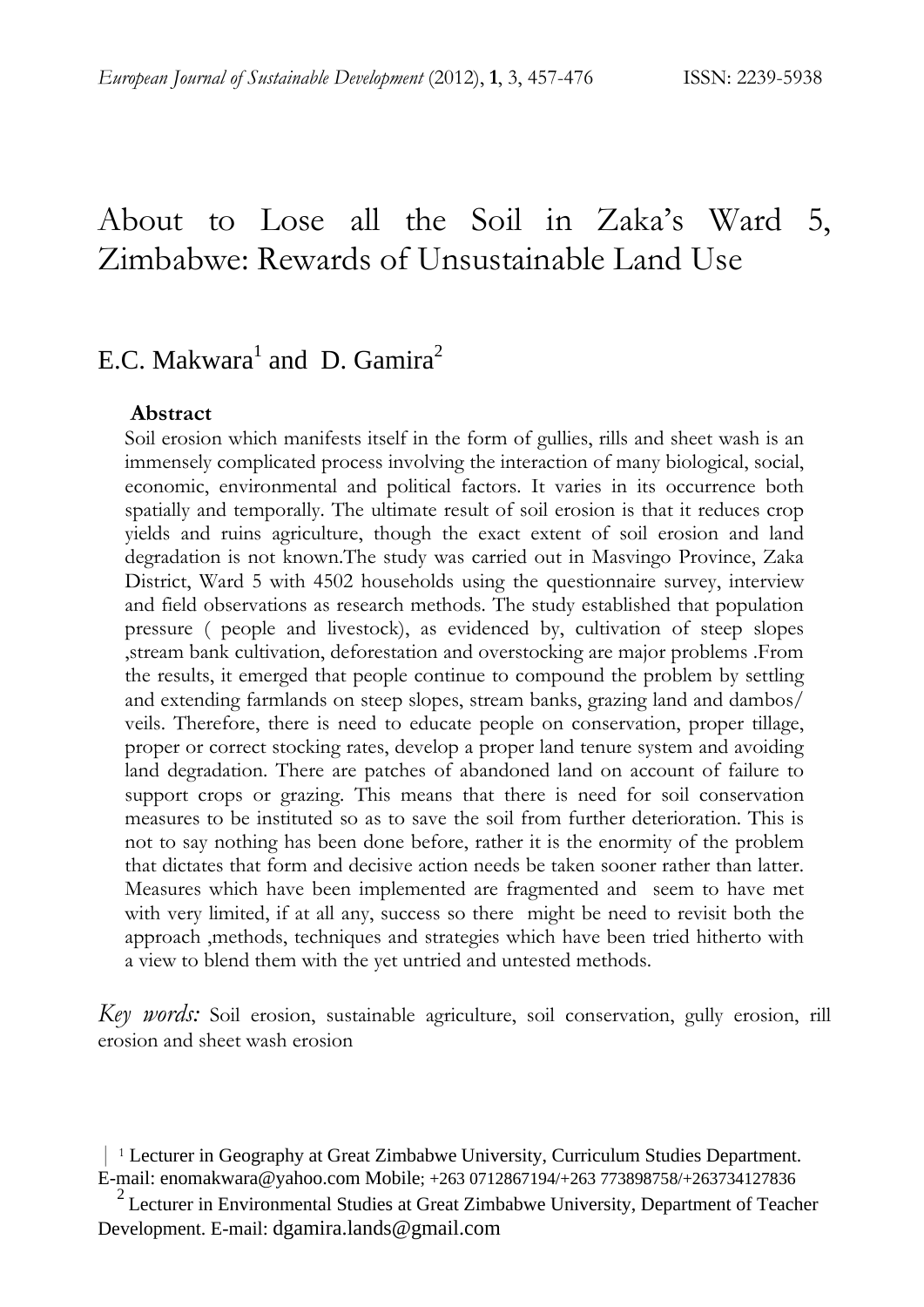## **1.1 Background**

Soil is one of the most important natural resources for living things, humans included. Soils however, undergo a very long formation process .In contrast, its depletion through erosion is very rapid .Whitlow (1988) contends that 1 848 000 hectares of land in all agro-ecological regions in Zimbabwe are eroded and an average of 76 tonnes of soil is lost per hectare through soil erosion. Erosion problems are immensely complicated, involving as they do many social, economic, environmental and political factors. In the soil erosion equation, there is an interaction of energy forces(rainfall intensity),resistive forces ( stable soil aggregates) and protective forces(plant cover). Logically where and when protective and resistive forces are low in relation to energy forces as occurs in most communal areas of Zimbabwe, high rates of erosion occur with dire consequences.

Rates of soil formation in Zimbabwe are quite low, somewhere in the order of 400kg per hectare per year (Whitlow 1988). These rates have been generally accepted for a long time but more recent observations indicate that these rates may be exaggerated. These rates were the result of a survey carried out on a specific single soil type in one ecological region, thus their replicable access in a country with high variability in terms of erosive and stabilising factors is questionable.

There is neither question nor denying that soil erosion is taking place. Lal and Singh (1998) observe that unless erosion is stopped, many parts of Africa will suffer food shortages and famines. As the top soil gets removed, there is loss of nutrients which give plants the necessary requirements for proper growth. The shortage of nutrients leads to crop failure even when moisture is available (Piemental et al, 1997). Although soil erosion is a serious threat to food production, there is little, if at all any effort made to compensate nutrient loss and unfavourable physical soil properties that result from the process (Kariaga 2000).

Soil erosion is such a serious problem, so conservation measures should be considered a key part of sustainable development strategies in the country rather than being treated as a token appendage. This should be understood against the background that the two most important factors which contribute to the statistical variation in erosion are soil type and human population. Whitlow (1988) found a correlation between high population density and high rates of erosion. Fragile /poor soils and high population densities have driven many areas into a full ecological disaster. Such a scenario prevails in Zimbabwe's Zaka district, ward 5 home to 4 502 households in agro-ecological region three.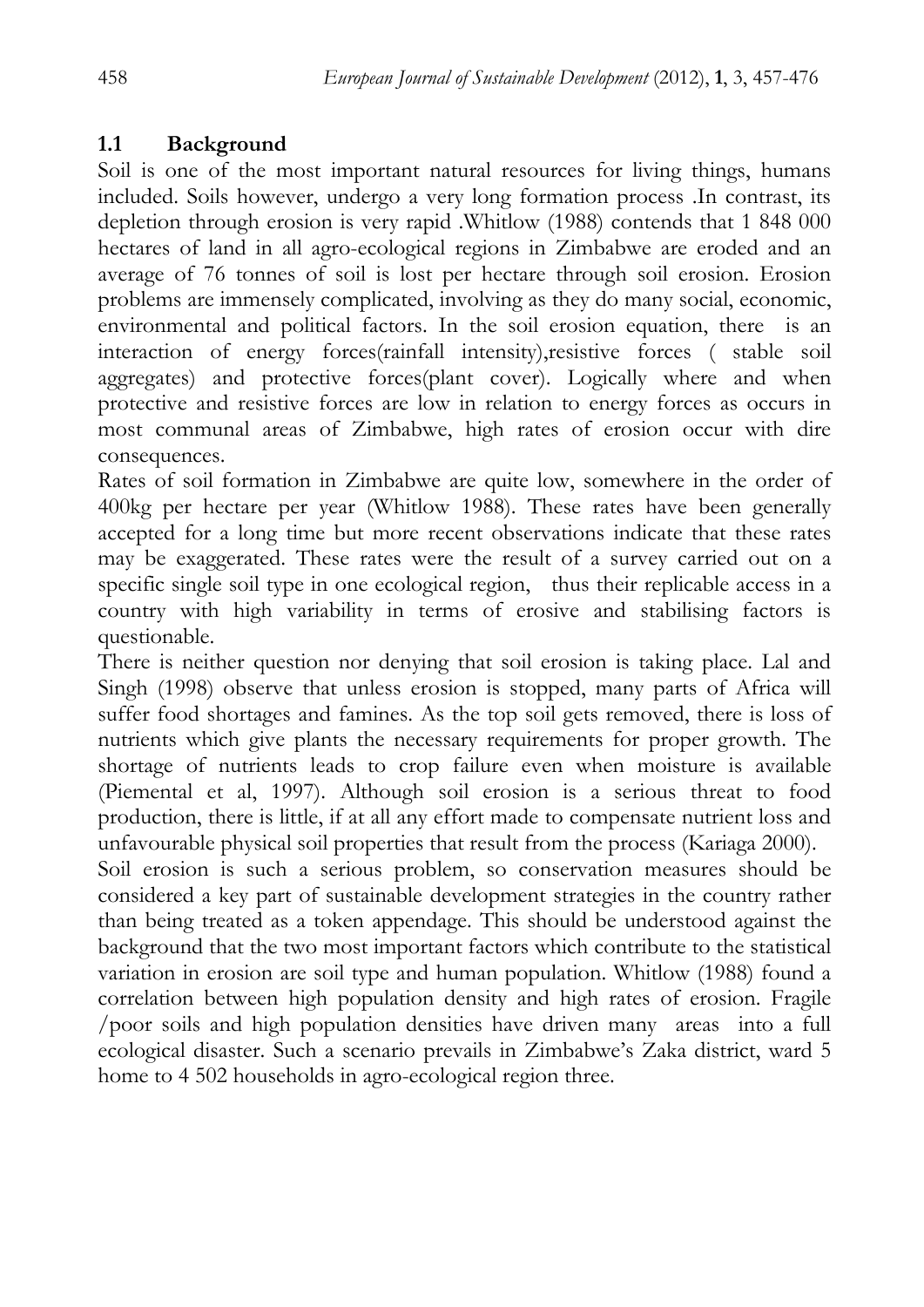# **1.2 Theoretical Framework**

### **Soil erosion**

Soil erosion involves the detachment of soil particles from larger aggregates and their transportation by water or wind from the soil mass (Kariaga, 1999) .There has been widespread and popular portrayal of a variety of causes of this crisis in Africa. However, Kariga (1999) offered useful quantitative simplification stating that soil erosion results from the dynamic interaction of energy of water or wind causing erosion (erosivity), the inherent existence of the soil system to detachment and transport (erodibility) and the protection factor or vegetation. These causes result in an imbalance between weathering and erosion with the latter exceeding the former. This means that its form gets changed from a 'renewable' to a nonrenewable resource in the absence of remedial action. Soils, like water, are the cornerstone of life as we know it. We leave in a world where more and more people are relying on increasingly smaller pieces of land. Zimbabwe, with its fixed area of 390 759 km2 has limited land resources (Central Statistical Office [CSO] 1982, 1992, 2002). If we do not understand our land resources and the environment in which they occur, then we cannot manage them and thus we will be heading for disaster. Understanding soils for conservation, erosion control and food security is crucial since it (soil erosion) is one of Southern Africa's major environmental problems. It deserves a lot of attention. It reduces crop yields and ruins agriculture (Whitlow, 1988; Kureya web $\omega$ step.26/11/2010).

### **1.3 Study Area**

Zaka District is a semi-arid, mountainous area with erratic rainfall averaging 600- 800 mm/yr lying some 350+ km to the south of Harare,Zimbabwe's capital . Its soils are generally poor and its terrain is quite rugged. Subsistence farming is the main economic activity and the main crops grown are maize, groundnuts, cotton, sorghum, finger millet, sunflower,sweet potatoes and pumpkins. The population density now hovers around 72 persons per square kilometre(CSO,2002), which is quite high for an area with physical features outlined above. Hence ,environmental consequences are over-utilization of the natural resources, deforestation ,severe soil erosion and environmental degradation in general.

Muroyi Communal area [Ward 5] lies in Zaka district, about 80 km south- east of Masvingo town, the provincial capital of Masvingo province. Five villages which cover an estimated area of 35square kilometres constituted the study area. These are Gumbu, Matowe, Mangezi, Mavhenyengwa and Ngadzigurwe .Subsistence agriculture is the mainstay of the economy. The area experiences a tropical wet – and – dry type of climate which provides moisture for plant growth in the warmer part of the year but causes moisture deficiencies and plant stress during the cooler season .Precipitation comes mainly in the form of convectional rainfall between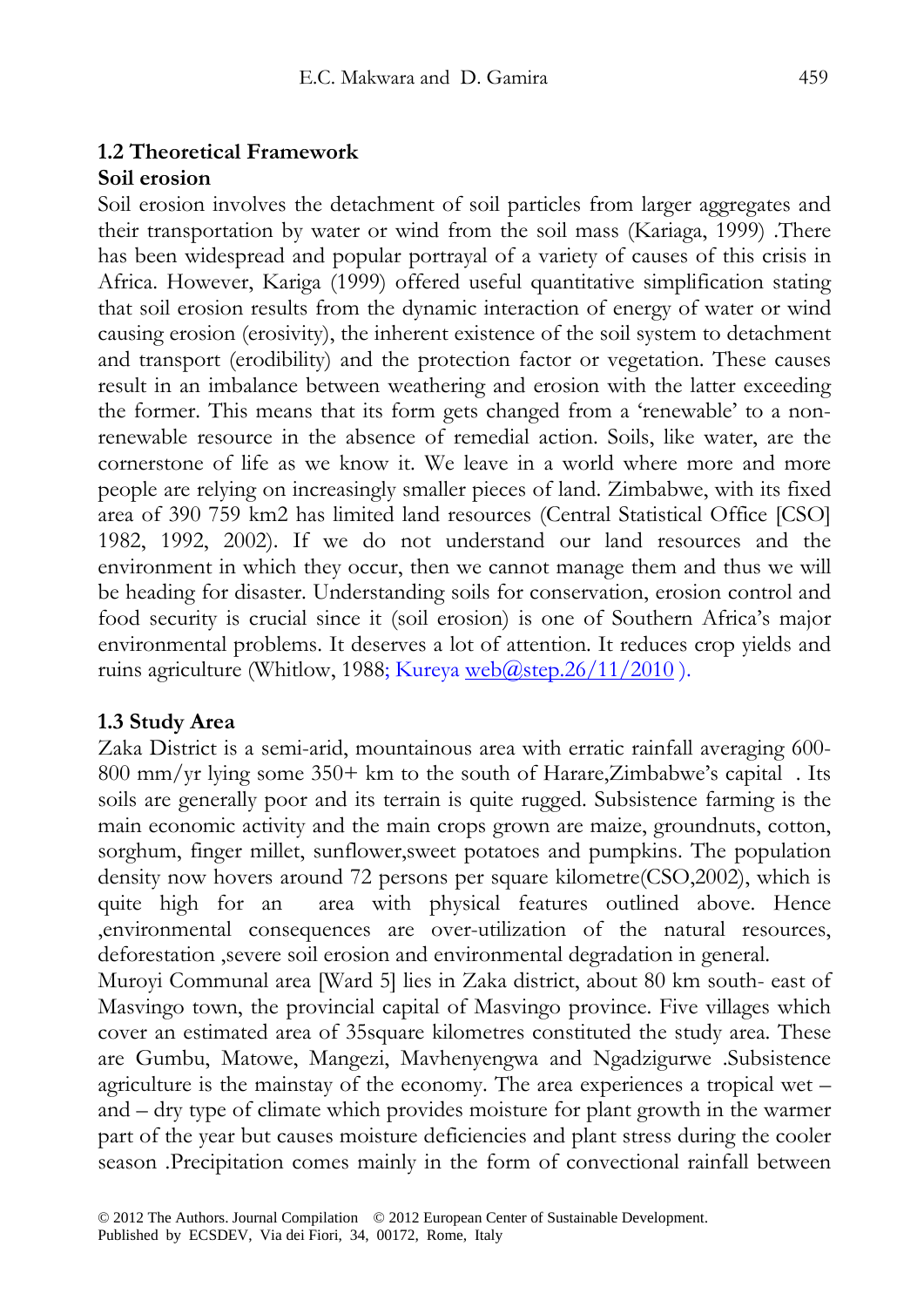November and March with a minimum of 60 mm in each of the five months. The peak occurs in December, which receives a mean rainfall of about 140-150mm. On average, about 700mm of rainfall are received in this part of Zaka's ward 5. Like rainfall, temperatures fluctuate with season. The area is therefore semi- arid and mountainous with erratic rainfall averaging 600-800m per year. Soils are generally fragile yet population density has ever been rising from 40(1982) to 65 (1992) and 72(2002) (C.S.O. 1982, 1992, 2002) which is quite phenomenal for this fragile and mountainous area.

The minimum temperature of 10 degrees Celsius is experienced in July while the mean maximum temperature of 26 degrees Celsius is experienced in October (Department of Meteorological Services, 2000). The major landforms in the area are bornhardits, whalebacks, castle kopjes and granite tors.The area is largely under highly mixed deciduous woodland or occasionally bush land (Vincent, no date).Muroyi area lies in the middle veld of Zimbabwe between 600m and 1320 m above sea level. The vegetation of the area is woodland. Trees used to be closely spaced or widely spaced with a grass cover mainly of perennial species varying inversely with tree type. These trees are intermixed with several herbaceous species and shrubs. Species diversity is higher on valley bottoms and lower mountain slopes than on upper slope mountain slopes because of the higher moisture regimes in the latter locations. (Masocha and Gandiwa, 2001)

#### **1.4 Causes and severity of soil erosion**

While there are universally accepted causes of erosion, there is need to look at site- specific causes of this problem as it can be attributed to lack of data necessary for showing its effects on agricultural production. This lack of data has curtailed the development of conservation practices in Zimbabwe and many African countries, in addition to compromising the use of conservation models developed elsewhere. The absence of adequate data, coupled with the lack of extension personnel, has hindered the rehabilitation of eroded land necessary for the restoration of the productive capacity of the soil. It is against such a background that this study seeks to establish the magnitude and intensity of soil erosion in Ward 5 of Zaka District. The data will facilitate the assessment erosion has on soil productivity so as to come up with recommendations on the best way forward. There is need for site –specific factors (human and physical) in soil erosion studies in order to avoid damaging assumptions regarding soil erosion. This is against the background that soil erosion is an interdisciplinary problem and that there are challenges to soil conservation in practice.(Blaikie,1985;Blaikie and Bookfield,1987,Elliot,1989 ).To this end, soil erosion should not be viewed in a narrow geographical and historical framework for this is dangerously myopic. The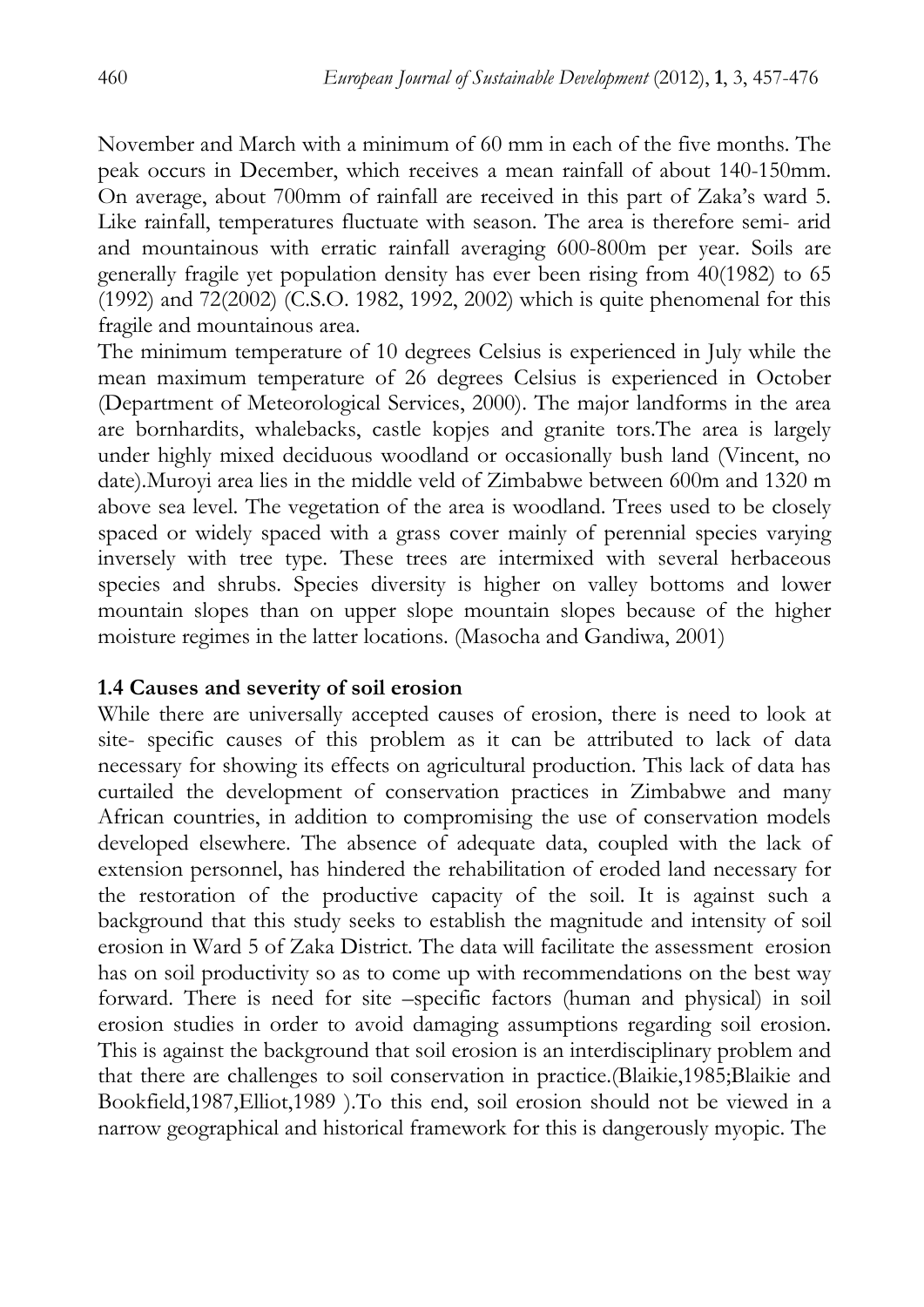whole context in which decisions are made, from individual farmers and even at higher levels varies, spatially and temporally, considerably so between societies to the extent of frustrating generalisations in terms of explanation or conservation recommendations from one place to another. Only when physical and social processes combined, in the past and at present, are fully understood can contemporary patterns of soil erosion be understood. At any rate, the continued erosion of soil in any one location is a function of, not only physical factors, but, the cumulative land use decisions made by individuals within the context of their broader social, economic, political and cultural environments.

#### **2.1 Research methods**

The five villages were deliberately selected for the study from a total of 24 villages in Muroyi South [Ward 5].A list of all surviving old people (55 years and above) was made in consultation with village heads. This was used as a sampling frame from which 15 people (9 females and 6 males) were selected for interviews. The sample was 41% of the total population of the elderly people in the community. These elderly people were assumed to have knowledge of environmental changes which have occurred in their respective villages in so far as the number of households, livestock herds, field sizes, agricultural practices and productivity in the area are concerned.

A second list comprising household heads was compiled. Village heads' lists of households in areas under their jurisdiction were used as the sampling frame. A total of 45 households representing 20.4% of all households in the five (5) villages were selected and interviewed. The majority of them (63%) were females while males accounted for the remainder (37%). It was assumed that every household head had some knowledge about farming practices, farm sizes, livestock herd, family sizes, etc of their respective villages.

Altogether, sixty (60) respondents were interviewed. Practically all the interviewees were into subsistence farming though some were professionals in their own right (teachers, nurses, policeman soldiers etc). Females (37) accounted for 61, 67% while males (23) constituted the remaining 38.33%. Questionnaires were administered by the author who was born and raised in the area and was therefore known as a 'son' of the Muroyi South community whom they could trust and therefore could respond to questionnaires easily. In spite of this, farmers often expressed suspicion about the motive(s) of the researcher. Information on livestock herd, households and fields was not readily availed as farmers thought this was a census which could be passed on to the council for tax purposes. There was need therefore to liaise with kraal/village heads and the dip tank attendants in order to corroborate and verify information obtained from the interviews. The size of the field, livestock herd, farming systems and land management practices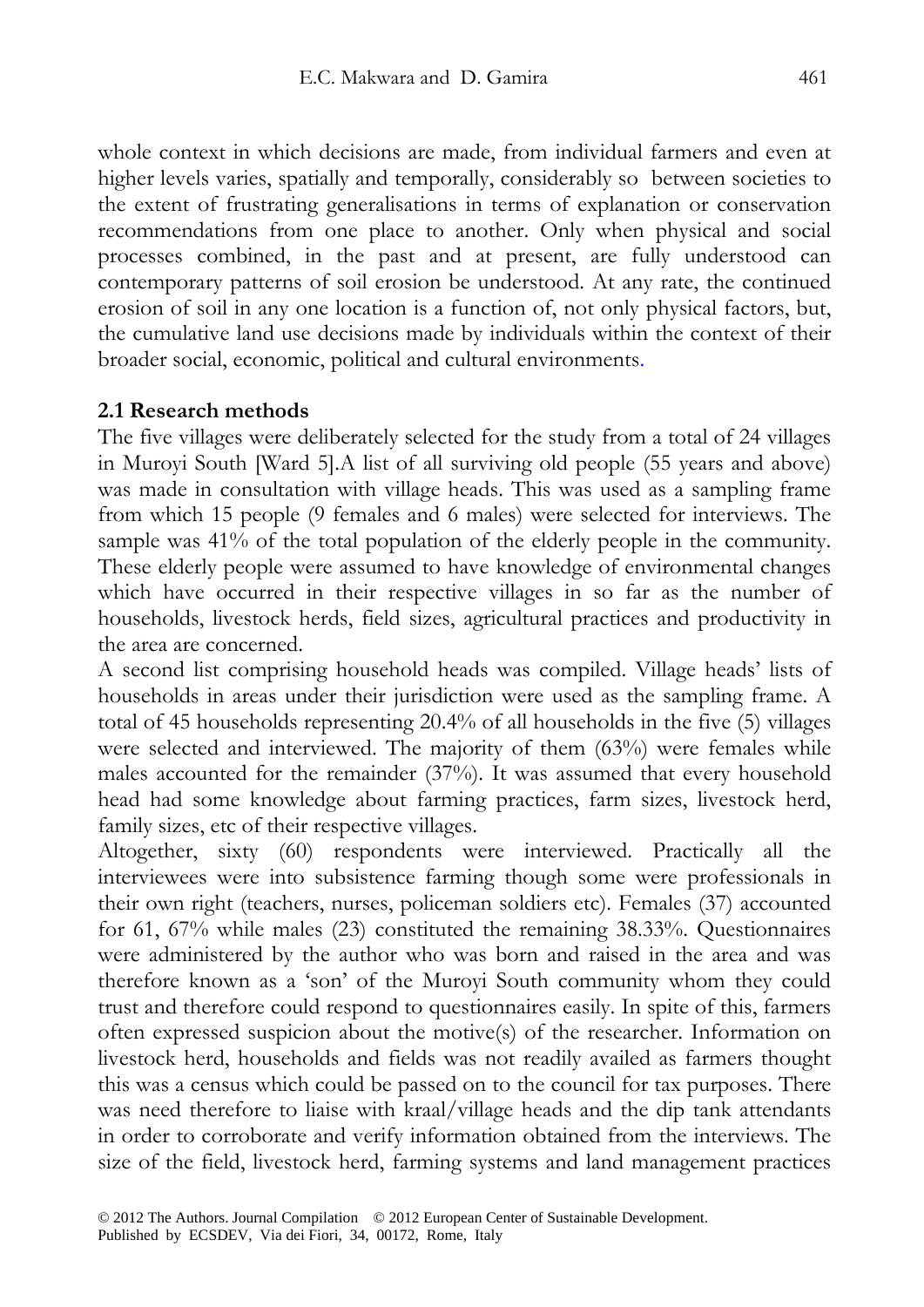were recorded in the field book. Information on erosion was sought (gullies, rills, sheet wash) and conservation methods being practised were sought as well. Issues pertaining to encroachment on grazing land and dambos/vleis and productivity were also sought.

## **2.2 Research findings**

### **Population pressure and severity soil erosion**

Quite a number of issues emerged from the research. Soil erosion is quite rampant and severe in the study area. The causes that were identified as underlying and underpinning soil erosion in the area were population pressure, overstocking, cultivation of steep slopes, stream bank cultivation, overgrazing and deforestation. Issues arising from the said causes related to field boundaries, road and drain strips, field sizes, livestock herd sizes and grazing lands among others. Farmers generally perceived soil erosion to be a serious problem yet there was no significant adoption of 'technology' to combat this menace. The results show that farmers are aware of the major causes of erosion and these coincided with field observations done by the researcher and the district natural resource specialist.

Boundaries of fields, road and drain strips are ignored and many people cultivate land not allocated to them. People disregard, contravene and transgress demarcation regulations. Practically all farmers are 'illegally' extending their fields. Such a scenario is not coming as a surprise. The large population density of the ward (72+ people km2) and shortage of cultivable land forces people to cultivate hillsides and stream banks. The latter was related to the issue of food security as is argued by Scoones et al (1996). Traditional leaders' authority has been seriously undermined by the introduction of a new leadership in the form of councillors who happen to be elected political leaders. It is now very difficult for villagers to take orders and or instructions from traditional leaders. Besides, traditional leaders receive bribes from some of the willing villagers who will be seeking to either extend their fields and gardens anywhere within the concerned headman's territory or to secure fields for their sons. In other words, village heads get enticed and induced into corrupt activities. Meanwhile, councillors turn a blind eye to the non-sustainable use of land for political expedience.

## **2.3 Size of cultivable land**

In Zimbabwe's communal lands, like elsewhere in developing countries, the quality and quantity of land available for farm holders largely determines production. The average size of the cultivated land in the study area is 1.4ha.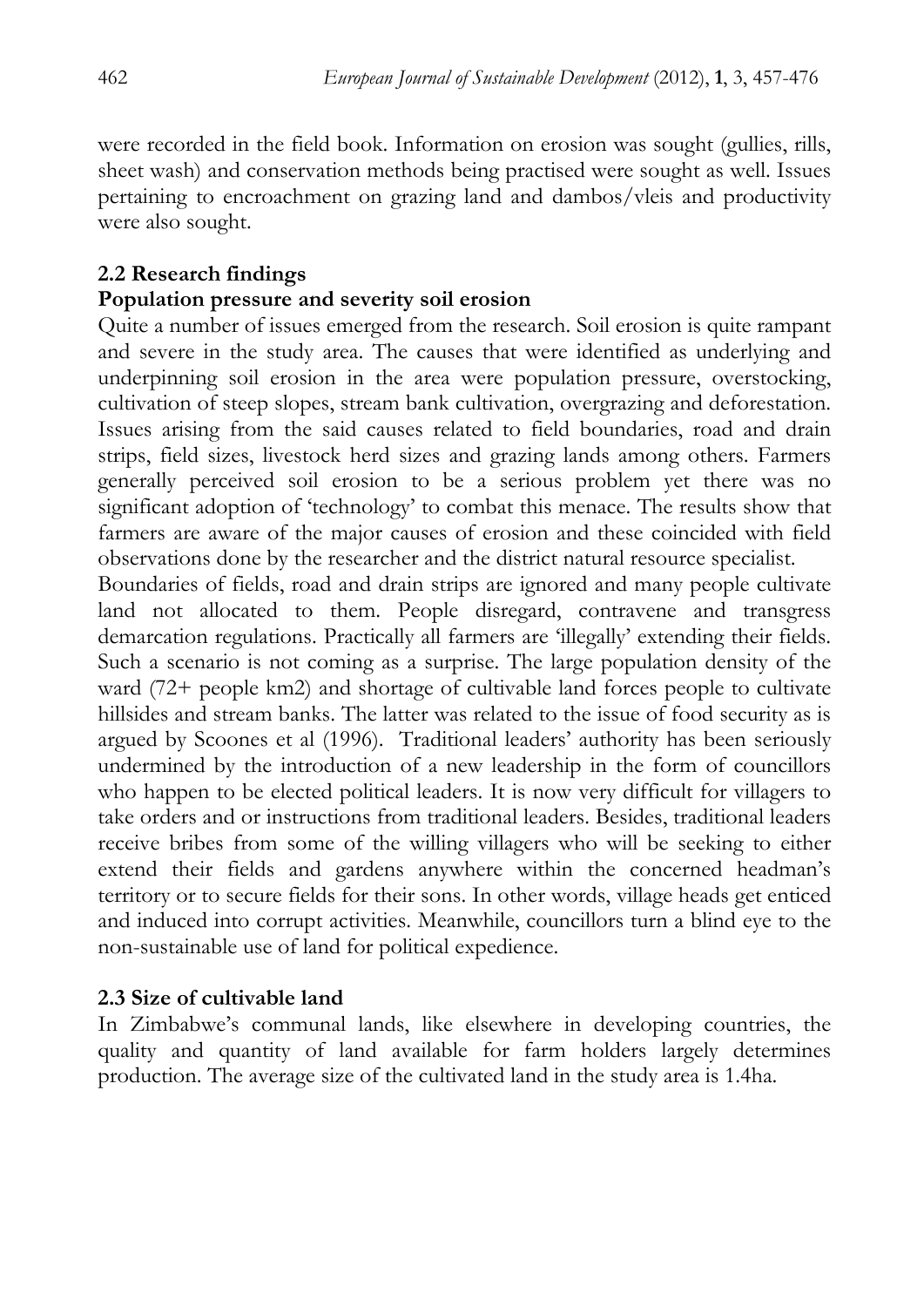#### **Table 1: Average size of cultivable land**

| Year       | 1970. | 1982                                                   | 1992  | 2002      | $2010$ (estimate) |
|------------|-------|--------------------------------------------------------|-------|-----------|-------------------|
| Field size | 5-6ha | -4-5ha                                                 | 2.3ha | - 1.4ha - | - 1.3ha           |
|            |       | (Source—Central Statistical Office, 1982, 1992 & 2002) |       |           |                   |

 Table 1 shows information on farm size changes from 1970. The table shows a decreasing trend in the size of land available for farming per household. Whereas the field size per household was on average not less than 5 hectares in the 1970s, today, the average field size is 1.4ha hectares if not less.Clearly, the size of the field has been steadily declining. Population has increased as evidenced by the number of households in the district (C.S.O.1982, 1992, 2002 census figures). Given the fixed land area, the communal tenure system and that every male adult is entitled to land, parents apportion their fields in order to accommodate the entire spectrum of their sons. This, parents have to do because not so many people born and bred in this area migrate .There really has to be some compelling perceived utility value of the intended destination in order to overcome the resistive cultural forces for one to migrate to distant places. With respect to nutritional density, Zimbabwe is now densely overpopulated. This means that land is now being intensively utilised and is given no recovery period. Headmen also allocate arable land in grazing land, mountains and along stream banks. Indeed, in one of the villages in the study area, peasant farmers are now required to herd their livestock only around the perimeter of their fields. It is worth noting that land holdings in the study area are getting fragmented. This has a bearing on the adoption levels of conservation measures as small fields make it difficult and unsound to design the form of labour and farmers' perceived benefits (Manjoro, undated).

#### **2.4 Cultivation and erosion**

Ploughing is a standard seasonal agricultural practice in the area. However, ploughing increases erosion in several ways .This is particularly true if ploughing is done every year. Ploughing damages soil structure by crushing the soil (pulverising), producing large powdery material. The dust mixes with rain water to form mud. The mud seals the soil surface so that rain water can neither infiltrate nor seep/soak. This leads to increased runoff and soil loss. Besides, farmers are in the habit of dragging ploughs to and from their fields thus defining run-off routes, in addition to loosening the soil.

Secondly, ploughing reduces the amount organic matter in the soil. When soil is broken and turned over by the plough, extra air and warmth that gain entry into the soil help bacteria that is naturally present in the soil, to eat up the organic matter at a much faster rate. Much of it turns into gas meaning that it gets lost as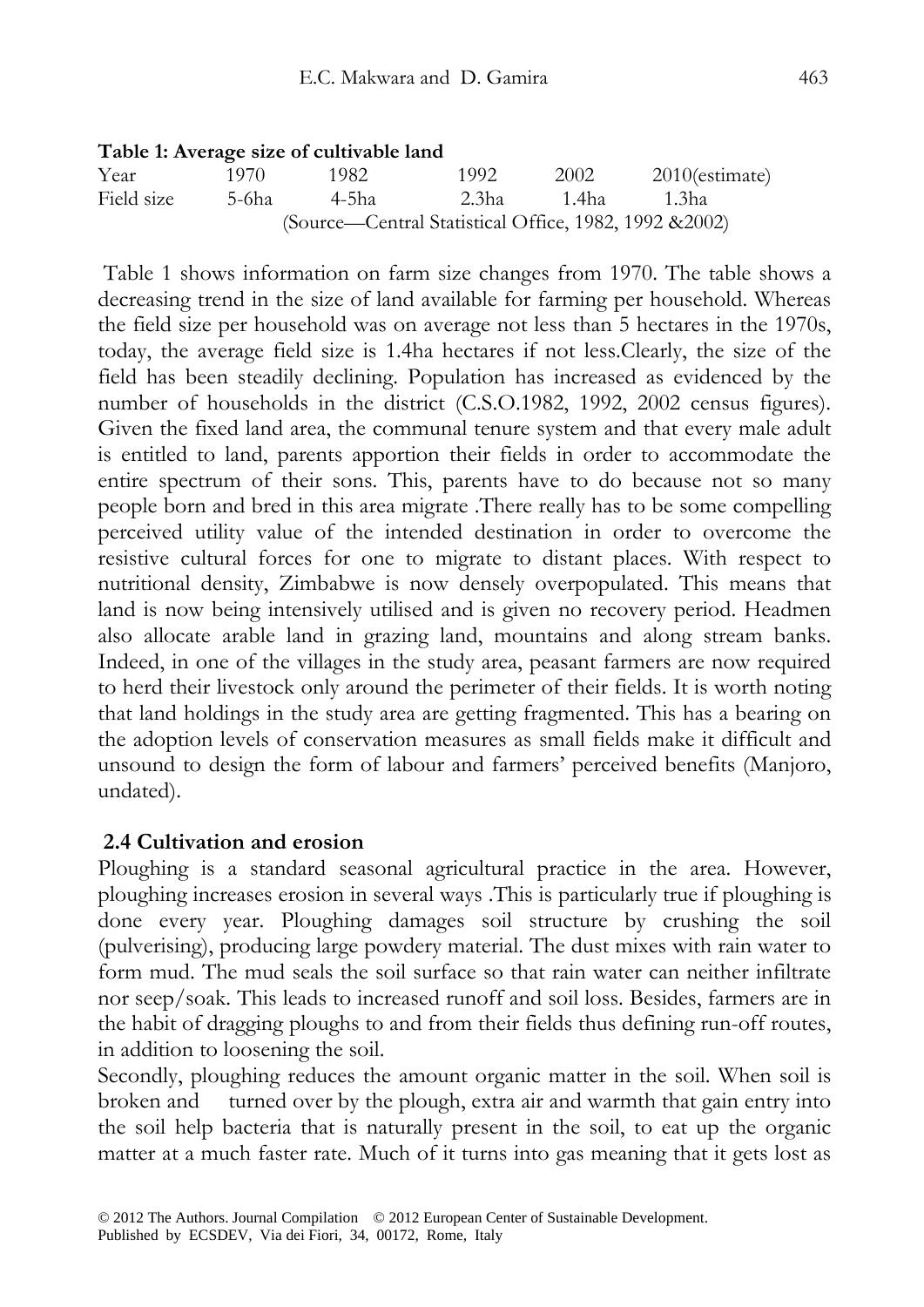it disappears into the air. As organic matter gets used up, soil particles and nutrients have nothing to cling onto and are easily washed away by rain. The soil loses its fertility and its ability to withstand erosion. Such soils, if cultivated continuously for ten or more years, become poor in condition, degraded and erodible.

#### **2.5 Runoff and erosion**

Cultivation is extensively undertaken in the area while vegetation, at the very best, is sparse to medium. Raindrops are the main culprits when it comes to runoffinduced erosion. Rainfall is mostly of high intensity and low duration .Quite often, it comes in thunderstorms, particularly in the early phases of the rainy season. The rains therefore are particularly violent during the infancy of the rainy season, the very time when the land would be cracked and practically bare and devoid of vegetation cover. Crop residue is either removed for storage as dry season fodder or it gets cleared by freely moving livestock from May to mid-November. It comes as no surprise that over 25% of the area is seriously eroded. The causes are mainly to do with the conditions obtaining within the area, both human and physical. Overpopulation leads to and combines with unsuitable farming practices in this ecologically fragile area which often receives short heavy downpours, in accentuating the erosion problem. This encourages rill and sheet wash erosion, particularly on steep slopes in widespread granite landscape which characterise the area. On such terrain, surface run-off is generated quickly and it increases so fast.

Drops falling on a flat granular surface commonly produce small impact craters (Rice, 1977).In Southern Africa, the average drop size is such that when they hit the ground, they are travelling at about 20km/hr. Normal raindrops attain velocities ranging from under  $1m/sec$  (3,6km/hr) to  $9m/sec$  (32.4km/hr). It is evident then that heavy thunderstorms, which are received in the area, are vastly effective as erosion agents especially at the commencement of the rainy season. The effectiveness of raindrop impact depends very much on the density of vegetation cover. A complete foliage cover prevents any dislodgement of soil particles .In the absence of vegetation, as is the case in the study area, splashes carry fine particles many millimetres from the original landing point (Rice, 1977).

Besides, the cohesion of organically rich soils also acts as a break on movement. It has to be appreciated that damage begins during a typical heavy storm when the millions of raindrops bombarding each square metre of soil produce a synergy since one drop produces very little damage on its own. In this ward, like elsewhere in the country and the Southern African region, rainfall intensities of 30 mm-40mm per hour are not unusual and bigger storms are a fact of life**.** Generally speaking, one millimetre of rainfall/hectare weighs 10 tonnes, therefore, the 30mm-40mm of rainfall striking bare ground at 20km/hr means 300-400 tonnes.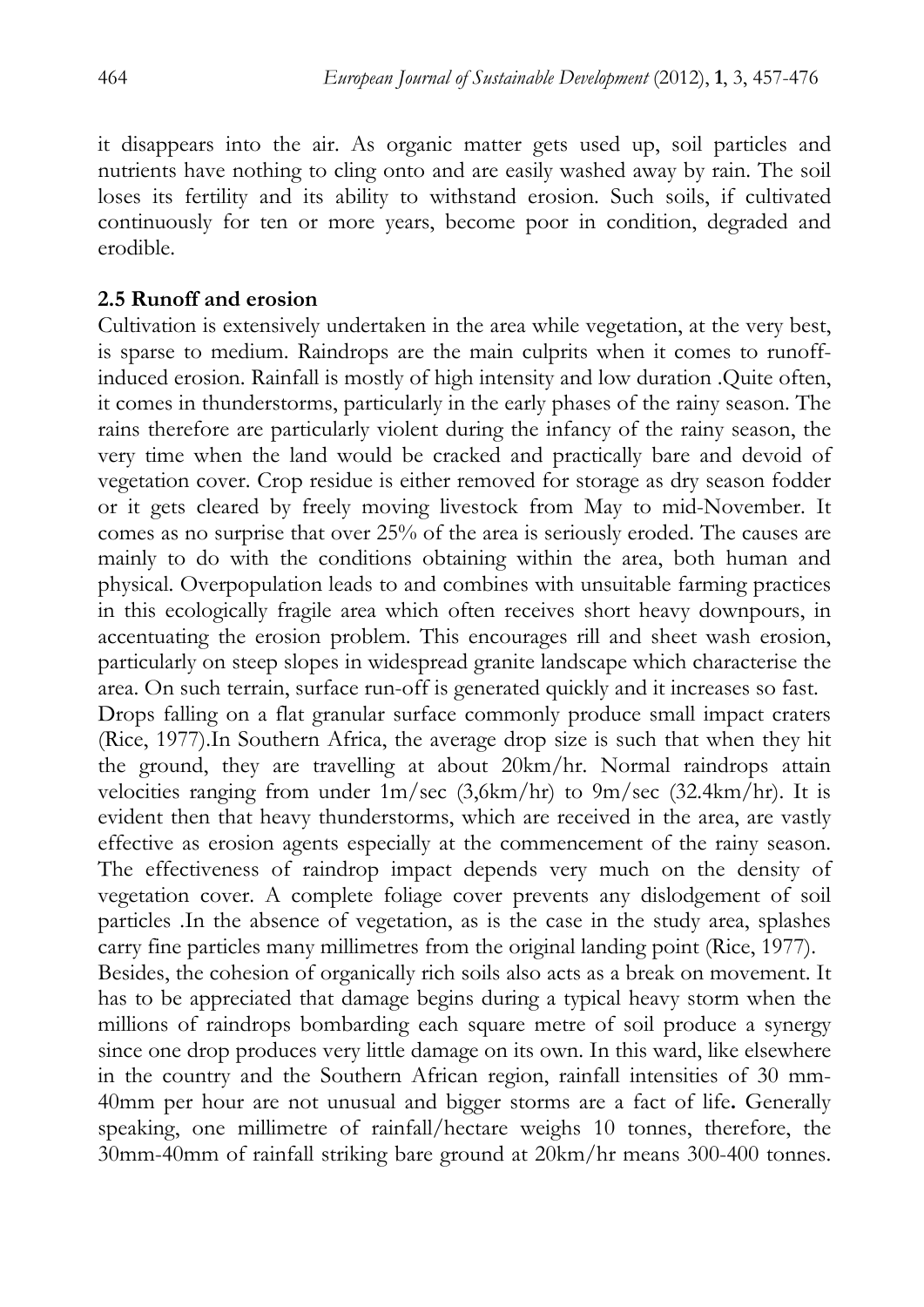Raindrops dislodge individual particles of soil**.** The loose soil particles are easily washed away over the surface of the ground. After the heavy rains, the fine mud forms a hard crust that seals the soil surface, making it difficult for rainwater to soak. Once a crust is formed, the rain, instead of seeping into the soil, washes over it.

#### **2.6 Hills and Valleys**

In terms of relief the ward is quite broken to the extent that one can hardly recognise flat land. The altitude of the area is anything between 2473ft and 4014ft (Vincent, no date). According to the Federal Ministry of Agriculture (1955), the ward is covered by granite under highly deciduous mixed woodland with occasional bush land. With respect to erosion, it is therefore worse on slopes and hillsides. Even small slopes make a difference. Once run-off gets to move fast on the slopes, it knocks into other objects and causes them to move too. The steeper the slope the faster the run-off and therefore the greater the erosion .As runoff washes downhill, it picks sediment load of soil particles, sand and small stones. This gives the run-off added erosive power, like grit and sand paper, tearing up more soil particles from the ground and scouring out small channels that turn into gullies. Run-off damages agricultural land by reducing productivity in three ways namely, through 'localised' droughts, nutrient loss and soil loss. This in turn means that less water is absorbed and available for use by plants. Nutrient loss is a hidden cost of soil erosion. While we cannot see nutrients disappearing, it is the most serious impact of soil erosion. Erosion selectively removes nutrients such as nitrogen and phosphorous by removing the organic matter and clay particles. It removes more than naturally occurring soil nutrients and fertilizer as well. A Zimbabwean study of soil nutrient loss through erosion found that an erosion rate of 30t/ha /year, typical of many communal subsistence farmers, removed half the applied fertilizer. The replacement of these lost nutrients at national level would cost \$2.540 million each year (the corresponding figure for South Africa would be R1000 million) **(**http:www.sardc.net/imercsa**)**

Sheet erosion (rainfall washing overland) is the most serious type of erosion. In Zimbabwe, sheet erosion is estimated to remove 50t /ha/year from average communal land. Sheet erosion is the starting point for gully erosion. Rainfall overland flow and/ run off tends to concentrate and gouge its own channel. The steeper and the longer the slope the greater the damage. Gullies are a result rather than a cause of sheet erosion, a consequence of removing vegetation on a hillside through cultivation, burning or overgrazing. Natural drainage channels cannot handle the extra run-off caused by the reduction in vegetation. Run-off pours into drainage channels like a waterfall. The channels get undercut and scoured, dug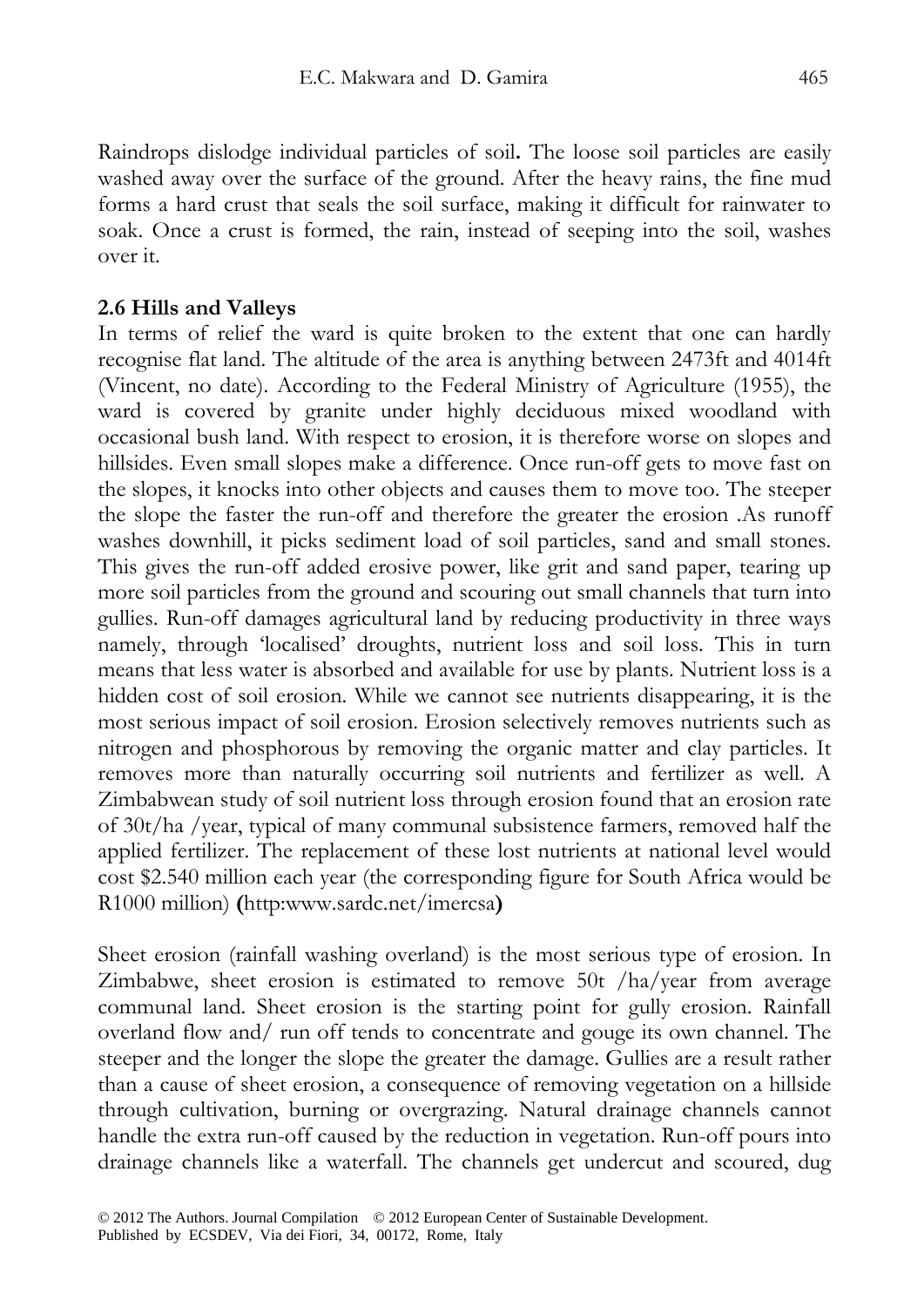deeper and wider by the storm water. Gullies and rills which are so extensive and elaborate in the ward expand even faster in years of above average rainfall especially after a period of drought when vegetation would have died. Droughts are a common feature in Zimbabwe and they are more severe and devastating in the low-lying areas of the country. It is common knowledge that Zimbabwe has experienced three droughts in three decades (1982/83; 1991/2 and 2001/2002 with the 1991/2 being the worst in the country's history).The 2010/11 season did not bring any joy either, more so in the drier southern provinces of the country where the study area lies. Rainfall was so unevenly distributed over the season that even pastures are in a very poor state of vegetation cover let alone the fields that had been ploughed in readiness for planting.

Sometimes cattle tracks or road ways and furrows provide starting points for gullies. The5se acts as collection sites for rain, when storm water overflows and escapes it pours down the hill. In other words, they provide routes for storm water to pour down hill thus causing a gully. Though gullies look terrible, sheet erosion actually causes much more soil damage. A survey of a section of Luangwa valley on Zambia's eastern border found that where severe gulling occurred, the amount of soil removed by sheet wash was more than double that of gulling. On average, 510t/ha/yr was removed by sheet wash compare to 127t/ha/yr removed by gullies. ((http:www.sardc.net/imercsa**)**

Very high erosion rates were evident on bare soils. This is consistent with results of a study in Strinyanga in Tanzania which compared erosion in nearby areas and found that vegetation made all the difference. Areas with plenty of grass and trees had rates of erosion around 5t/ha/yr while areas with poor vegetation cover had erosion exceeding 100t/ha/yr (http:www.sardc.net/imercsa**).** This has to be understood against the background that plants protect soil from erosion in several ways. Trees, shrubs and grasses break the force of raindrops. Raindrops hit the plants first, breaking into small droplets that fall more gently to the soil surface. In addition, plant roots physically hold the soil in place. Furthermore, plants and their roots provide an environment for earthworms, ants, termites and moles. These creatures construct underground tunnels which help rainfall soak into the ground and reduce runoff. Plants that have many stems growing close together, like grass, help the soil absorb water by providing thousands of little holes through the soil surface. Also, plant stems act as little dams, slowing runoff as it flows over the land allowing more of the rain to soak into the ground. Dead plants lying (the moribund) on the surface protect the soil from the impact of rain drops and shade if from the sun. With time, the dead vegetation rots and becomes part of the soil adding organic matter which helps it absorb water.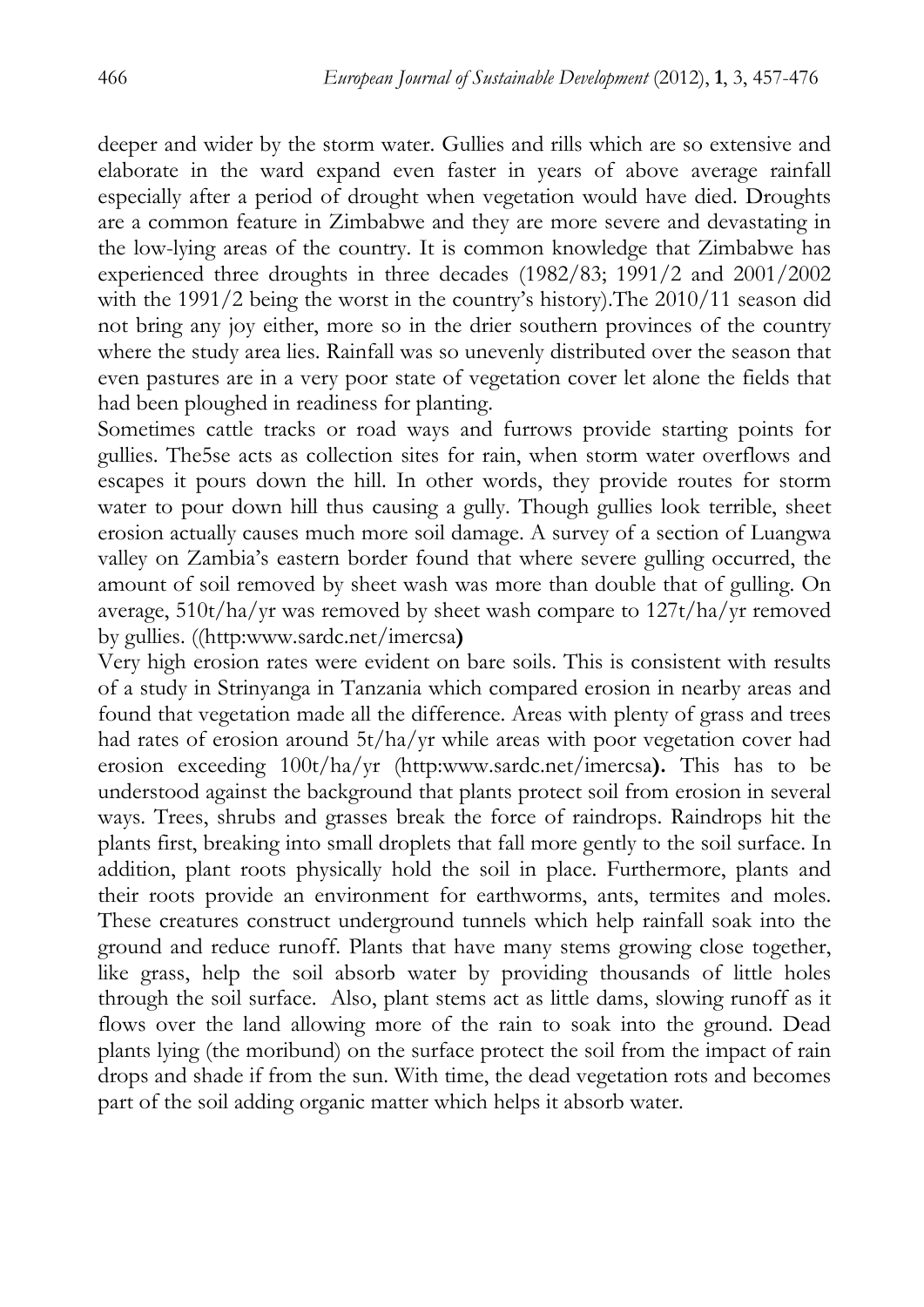#### **2.7 Field extension**

Owing to the ever increasing population and the tenure system in practice, virgin land is being harnessed. Besides virgin land, grazing land is also being encroached upon. It has been alluded to earlier on that in one of the villages, one can only graze his/her herd close to their fields, a sign of the shortage of grazing land. Farmers are now bringing mountain slopes, vleis and grazing land under cultivation. In an effort to clear the land, grass is burnt so are trees which would be occupying land earmarked for cultivation. Even crop residue, notably cotton and millet, is burnt. By removing the vegetation, fires take away organic matter which would otherwise have improved the soil and remove protection from the rain and sun. Burning also tends to seal the soil surface. This increases resistance to water penetration which means there is less rainwater seeping into the soil and more run-off that causes soil erosion. Land pressure has become so high that marginal or unsuitable land has been and is still being brought into cultivation.

Since field extension is done at the expense of mountain slopes, vleis and grazing lands, it means there is overgrazing. This scenario is compounded by the fact that new households are also building their herds. (See next section below) Communal people have always regarded the extension of agricultural land as the sole option for increasing productivity. Since 1980, agricultural land has expanded at the expense of woodland, forest areas, grazing land and mountains. Besides providing wood fuel and building material, woodlands are also important for the provision of food in form of fruits, termites, caterpillars, honey, edible fungi, small wildlife species, traditional medicine, soil management and livestock browsing. Typically, because the ward is largely deforested, it is heavily eroded. The manner of land use is also a function of the tenure system in place. Farmers have the right to use the land (arable and grazing) but not to own it. Such land tenure arrangements are a major source of insecurity and discourage investment. Even more importantly, a 1989 survey established that 70% of the households had access to 2, 5 hectares of arable land while the rest had less than 1, 5 hectares.

#### **2.8 Livestock ownership, overstocking and overgrazing**

Livestock is an important component of the farming system in the ward 5 as it is in many communal lands of Zimbabwe. Cattle have a multiplicity of functions in the communal areas namely draught power, provision of manure, supply of milk and meat, sale of stock to meet urgent needs and other socio-cultural factors. Due to the mult-ipurpose role of cattle, communal people are not willing to readily dispose of them. To them, cattle are a symbol of wealth, so scientific management principles are of no consequence and are thus immaterial hence conservation of land is not an issue at all. Households in the survey owned cattle, goats, sheep, donkeys and pigs not to mention fowls and other smaller livestock. Some of the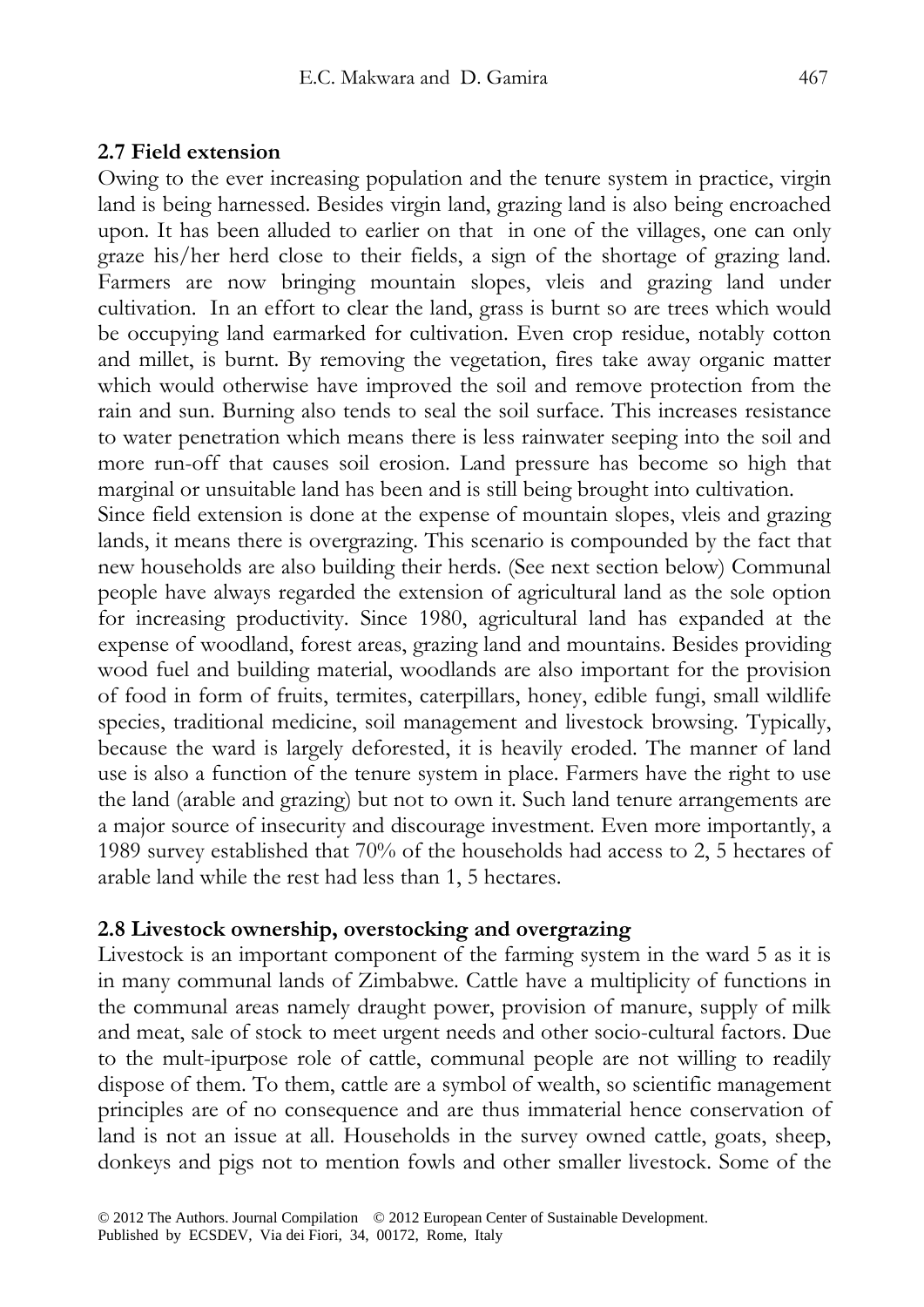livestock, including smaller ruminants, are sold to augment family incomes in times of need. Draught power is greatly needed in soil management and conservation such as winter ploughing, contour construction (where adopted) and many other practices. Those who own cattle are thus better resourced for farming.However, the large number of households means that there are more cattle/livestock which implies overstocking and therefore overgrazing.

|  |  |  | Table 2: Average livestock ownership of sampled households |
|--|--|--|------------------------------------------------------------|
|  |  |  |                                                            |

| Livestock type Cattle |     |     | Goats Sheep Donkeys Pigs |     |
|-----------------------|-----|-----|--------------------------|-----|
| Herd size 4.4         | 6.2 | 1.3 | $\sim$ 1.1 $\sim$        | 0.5 |

Table 2 shows an average ownership of sampled households. Hardin's thesis ('The Tragedy of the Commons) is fully operational. It can be argued that levels of stocking are determined by economic benefits/objectives than the ability of the land to support large herds or those of the community as a whole. To this end, accusations of improper tillage and detrimental stock practices alone can no longer be blamed on torrential rainfall or lack of extension staff. Ignorance and wilful neglect on the part of the farmers have a role to play.Afterally, land tenure systems has long been identified as a cause of land degradation in Zimbabwe (Chenje, Sola and Palency, 1998).

Overgrazing represents a major factor contributing to the deterioration of the land quality, ward and district's productivity of the grazing areas. The rocky nature of the ward does not quite allow the classification of land into arable and pastoral land anywhere. There is insufficient, indeed insatiable demand for arable land for use by inhabitants such that the land left is only suitable for mountain goats. Not surprisingly, a high level of erosion (gully/rill sheet wash) is evident even on gentle slopes and in fairly steeply falling areas draining into the area's rivers. Gully and rill erosion are alarming, some of them are big enough to hide a train in them. There is no doubt that overpopulation (people and livestock) is a central element in the construction of soil erosion as a problem in the ward. It can be argued that even destocking and resettlement will only be palliative and not curative.

Farmers have always practised mixed farming and maintained a large and mixed species of stock as a survival strategy. This means that nutrient cycling in the grazing areas is heavily compromised as organic matter gets transferred through ingestion of plants and gets transferred as manure from grazing areas to arable fields**).** Apart from that, infiltration gets seriously reduced as a result of compaction and capping hence the development of elaborative extensive gully network while browsing species are also disappearing .An increase in population means more households and homesteads. Every household has an entitlement to land yet the land is inelastic. As a copying mechanism, people are encroaching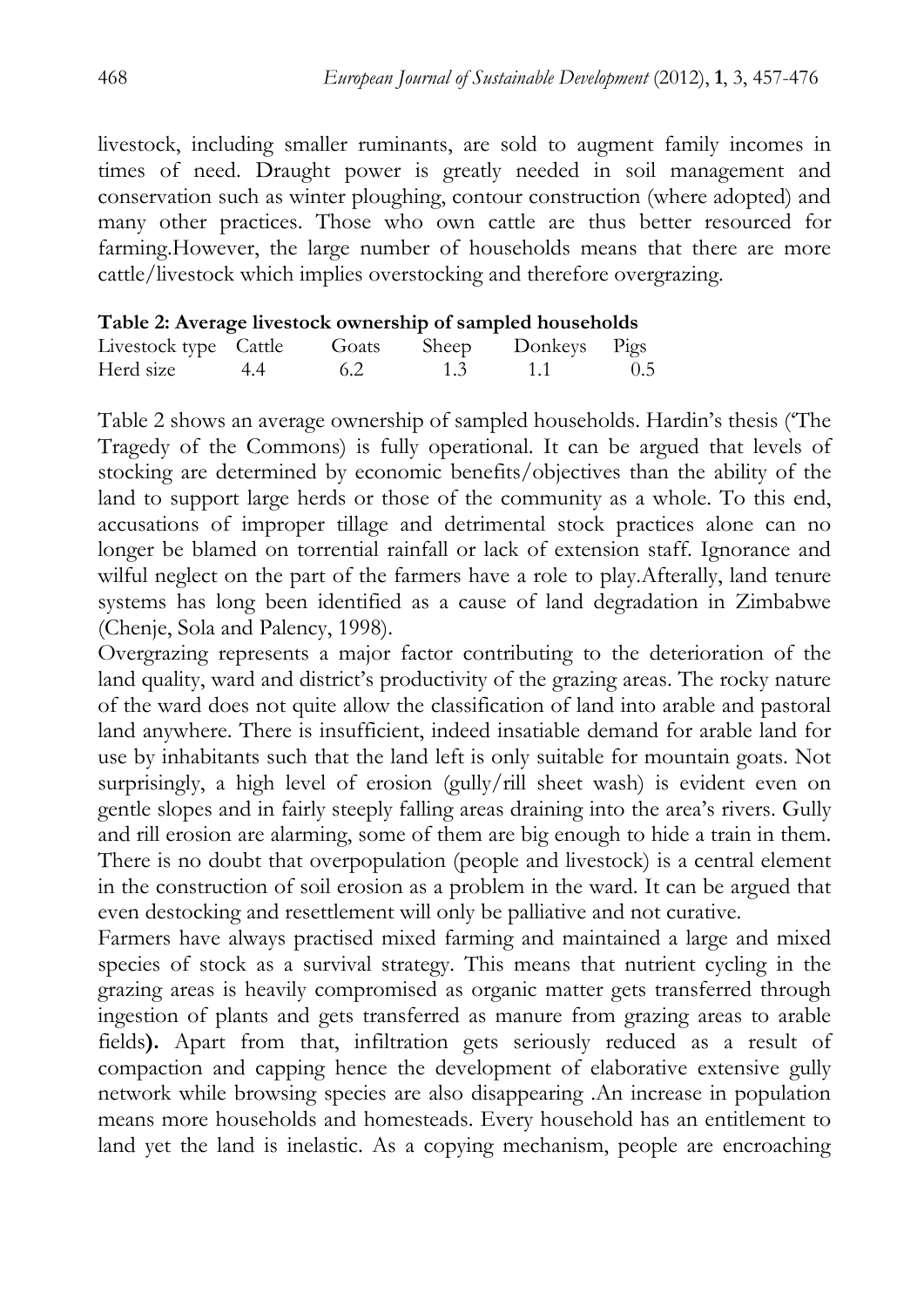onto grazing land, mountain/ hill slopes, and vleis and river banks in addition to field fragmentation. Each household is rearing livestock yet grazing land is diminishing in size. Clearly, land has to cope with the ever increasing population with the result of the all too well known erosion effect. It is not an exaggeration to observe that erosion is so severe that some parts of the ward and the country (Zimbabwe) are running out of the soil. Certainly the study area falls within this category given its long, uninterrupted and unprotected slopes. Accelerated erosion owing to pressure from both humans and livestock is certainly having a telling effect. There is no denying that the immense population pressure arising from its rapid growth has taken its toll on the land. There too is evidence of declining productivity and serious river siltation in the area.

#### **3.1 Conservation: the way to go**

Although soil erosion is recognised as a serious problem in the country's communal areas in general and in Zaka's ward 5 in particular, there is little if at all any effort made to compensate nutrient losses and unfavourable soil properties that result from the process (Kariaga, 2000). This is as much a result of lack of resources (human and financial) as it can be that of the absence of data to show its effects on agricultural productivity. In addition, improper tillage coupled with detrimental livestock practices have a role to play in erosion in the ward. Even more importantly, ignorance, apathy and wilful neglect on the part of farmers have a role to play. Indeed, land tenure has been identified as a cause of land degradation in Zimbabwe .The lack of any adequate data base has this far curtailed the development of conservation practices to conditions in the communal lands of Zimbabwe. It reasons out therefore that the absence of data coupled with the lack of resources has hindered the rehabilitation of land necessary for the restoration of the productive capacity of the soil. There is need to understand how physical and social processes work combined or independently, then and now, if we mean to fully understand the dynamics of contemporary patterns of soil erosion. This should be understood against the background that continued soil erosion in any one location is a function not only of physical factors but also the cumulative land use decisions made by individuals within the context of their broader social, cultural, political and economic environments.

Now that cropland extension has been at the expense of rangelands, vleis and hillslopes, it means that such areas are being ploughed. On slopes and even vleis, plough furrows define water courses which eventually define gullies. Farmers are in the habit of dragging ploughs to and from their fields and in the process, they define courses which will define concentrated water flow. The problem is compounded by the non- maintenance of contour ridges where they have been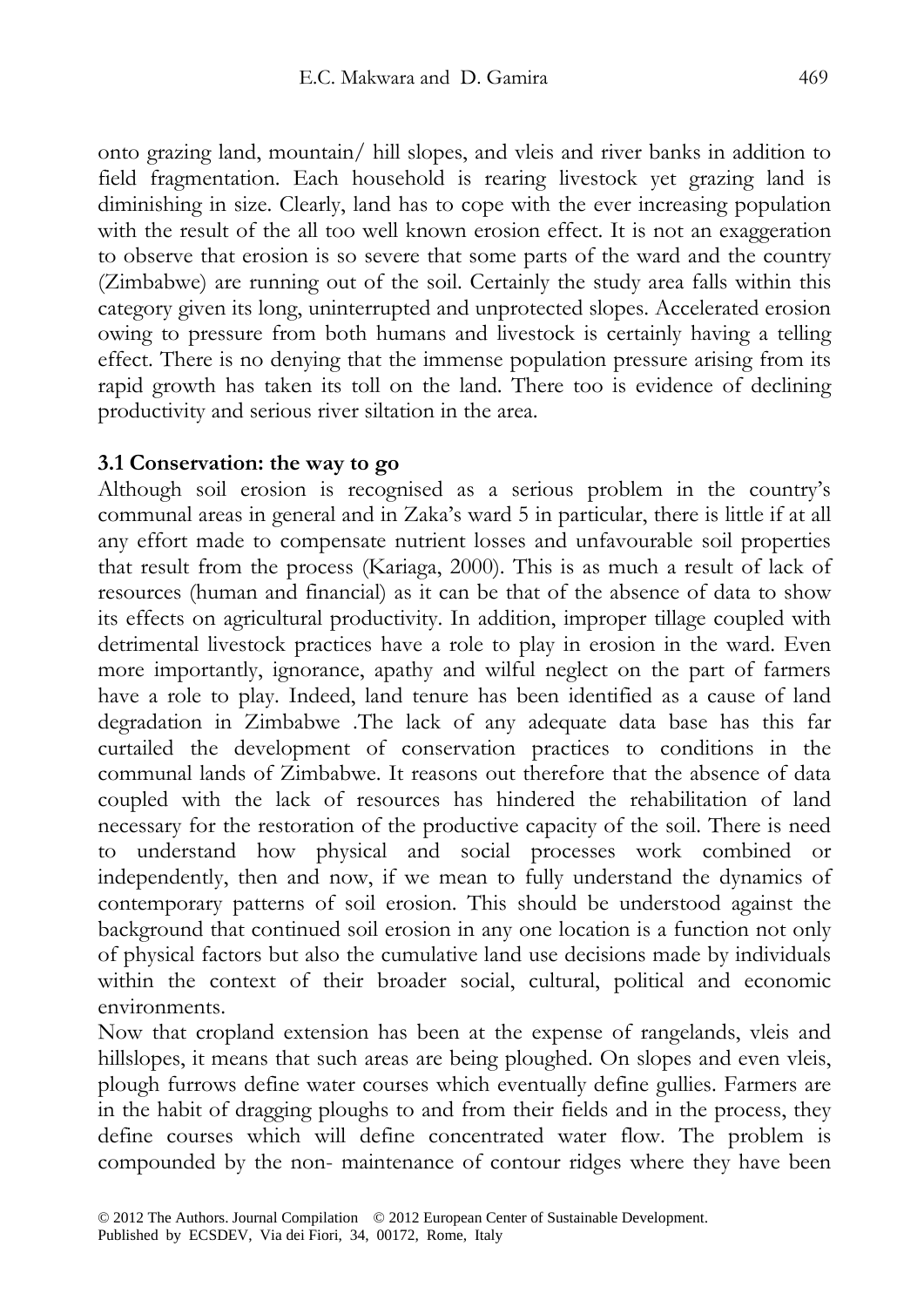dug or their complete absence. Even though contour ridges are known to steady or reduce runoff speed if they are correctly dug and aligned, they sadly have come to be permanently associated with forced labour (chibharo) so they have come to be fiercely resisted (carry over from the war of independence), this being the extension of 'Freedom Farming', a liberation war coinage that symbolised resistance to colonial land policies and practices. During the liberation war of the 1970's the concept of "Freedom Farming" was introduced by the freedom fighting armies. This involved destruction of existing contour ridges as a protest against the Rhodesian regime. Hence, soil conservation became a victim in a highly sensitive and indeed political debate. Now, 30 years after independence, the standard contour ridges are to some extent still 'enforced', but it is now possible to establish other means of soil conservation without actually by-passing the law.

 Coupled with this, where they exist, their (contour ridges) configuration and engineering tends to promote rather than curtail soil erosion. Where they have been dug, contours typically tend to slope towards the end into vleis, small stream valleys and thus encourage concentrated flow. It is absolutely necessary to correct the sins of the past, inappropriate and exploitative cultivation, which causes serious erosion. Subsidies for controlling soil erosion, can be tried in conjunction with the improvement of extension services and farm planting.

Conservation awareness leads to mechanical measures to prevent soil erosion. In this regard, contour ridges, crop rotation and proper tillage are some of the strategies which can be employed in order to arrest the situation. At the moment, conservation in the ward, district and even country requires various measures. A basic need is to reduce population pressure though in the short-term little can be achieved via this route. Population density by far exceeds the carrying capacity of the area. Population movement from rural to urban areas is not quite a solution for this merely means transferring the problem. Zimbabwe's towns and cities are already overcrowded with very high levels of unemployment. Resettlement has been introduced as a way of decongesting rural areas. However, little has been done in the ward and district to relieve pressure. Indeed there has been 'no' movement of people from Zaka to resettlement areas. In any case, erosion is taking root in the newly resettled areas owing to the tenure system in practice there. Perhaps extending family planning services to all parts of the country could be an alternative.

Vigorous soil conservation programmes to control woodland clearance and reduce over-cultivation and overgrazing is necessary.This requires extension officers in the field and financial support from the government and external agencies. Advisory services are a necessary pre-requisite for such a programme.Unfortunately,when this was tried in more remote parts of the country,farmers remained clinging to their traditional methods.There is no harm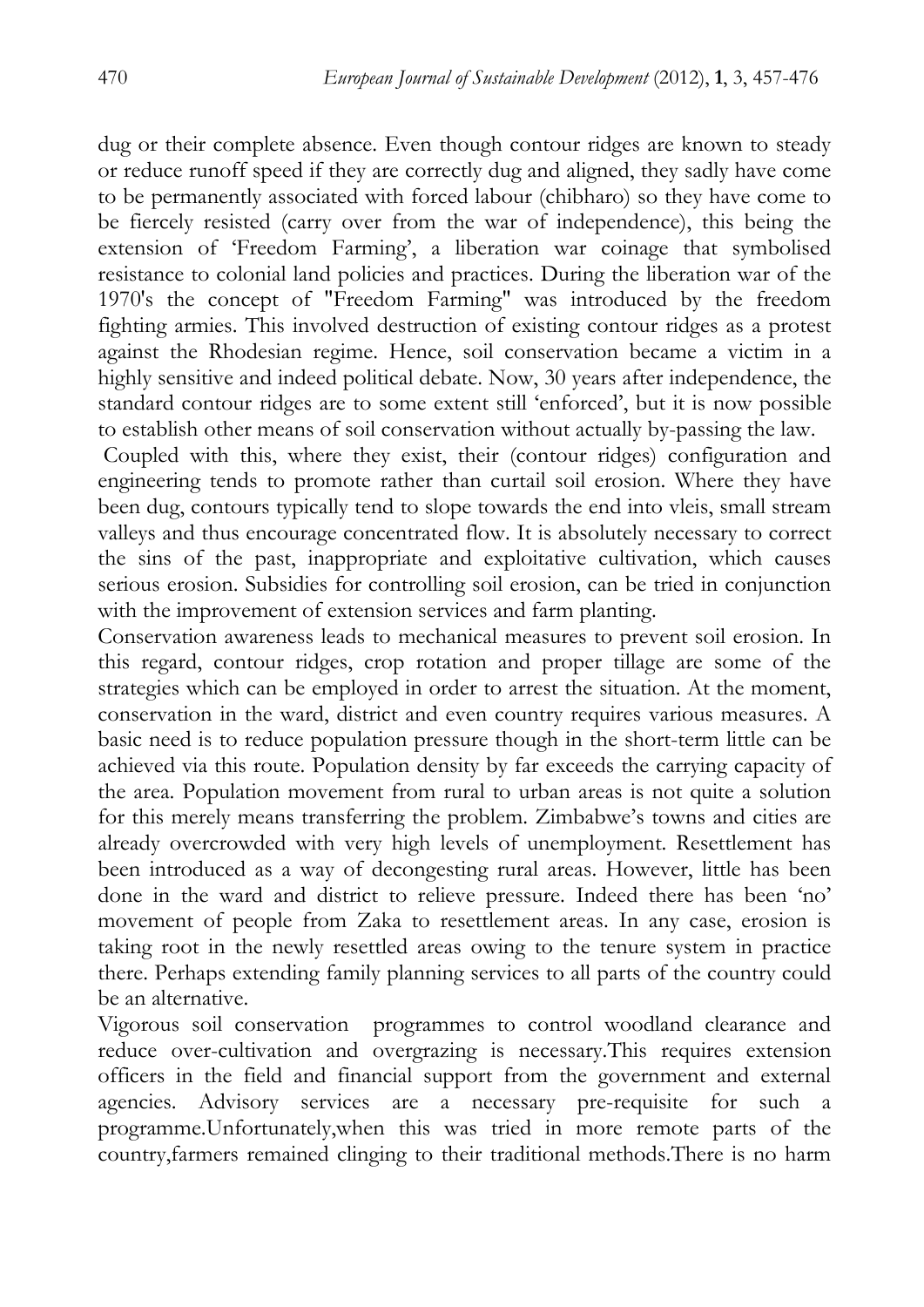though in trying this in the ward.Afterall,it is a different community,largely a different generation and the community has experienced the ravaging effects of soil erosion.Chances of the project succeeding revolve around preparing the community for action.The community should be helped to choose environmental problems to solve and to carry out the improvements.Thereafter,they should maintain and evaluate the changes.The thinking behind is that the community should feel that they 'own' the project and they become self- reliant in solving their own problems.The key to this is mobilisation of which if maintained, it increases the chances of turning early hopes into long- term change.There must be full partnership between experts/outsiders and the community which should lead to the ownership of the project.Only then can there be a real chance of lasting changes occurring and be maintained.Mobilisation of the entire community is all the more important because most of environmental improvements are at community and not individual level.Therefore it has to be ensured that the community owns the rehabilitation project and assumes full responsibility for maintaining and sustaining it from the very beginning.Unless and until this happens,the whole programme will deteriorate ,as lack of maintenance and dwindling interest spoil all the labour ,time and expectations that would have been present at the beginning.This is particularly critical when outsiders would have left,technical experts are gone and the community is left to its own resources to use and maintain the improvement.The world is full of projects built with great enthusiasm and at great cost,which then fell into disuse months after construction was completed.Usually this is because the community felt no ownership or received inadequate training.There is need therefore to channel motivation through organising the community-'The Community Action Group'.Such a nucleus would still allow the entire community to have an input into the project activities and it will channel activity and keep the process moving .Such activities include land surveying together and pegging exercises in order to recommend the best farming practices in terms of crops and animals and also distances from rivers/streams,vleis.The propensity to hold stock in numbers irrespective of quality, far in excess of the measured carrying capacity of the area, should be tackled.Even though cattle are a status symbol, practical ways of engineering destocking should be discussed and established.

 Zimbabwe has a long and politically quite shaky history of soil conservation. Construction of standardized contour ridges and drains has been enforced by governments for decades and due to enforcement, the whole idea of soil conservation has become rather unpopular among communal (African smallholder or peasant) farmers. Vetiver grass though can be planted just above the drain. The grass is a highly adaptive and fast growing such that within a season, the hedge would already be well established **(**Dreyer,1997). After the second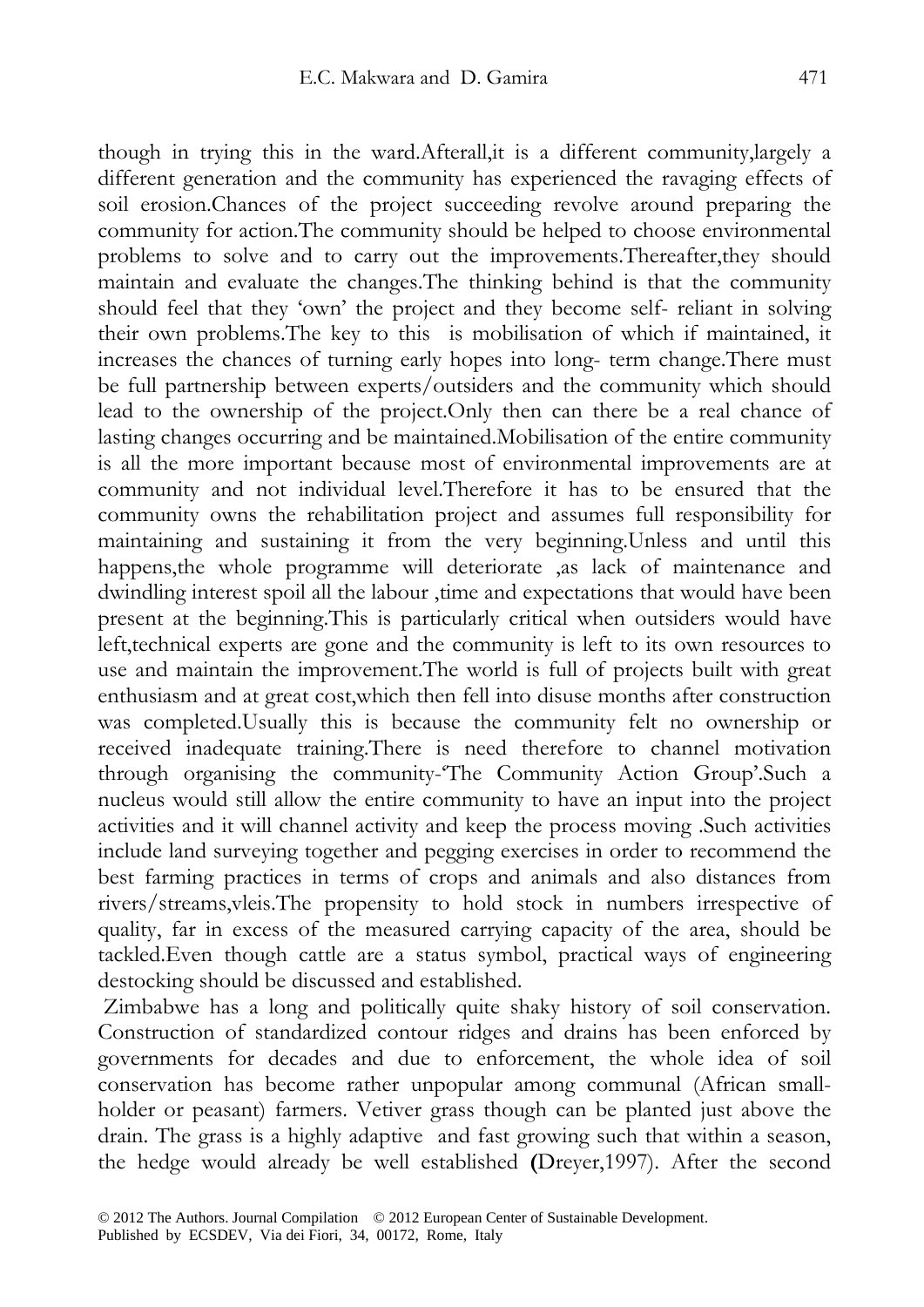season the drain and ridge can be destroyed giving the farmer access to more land while the field is better protected.Another conservation programme that can be introduced as an alternative type of mechanical contouring is the Fanya Juu system from Kenya. By building up bench terraces and improving moisture conservation, the system reduces soil erosion markedly compared to the standard contour ridges. There is need to try more alternatives,howeve,vetiver hedges are easy to implement and they can provide livestock fodder during the dry season.Elsewhere where it has been tried, conservation of gully catchment areas with vetiver contour hedges has proved to be much more efficient than the standard contour ridges. Later, waterways leading to gullies can be checked with vetiver, and more nurseries can be established inside the gully to provide optimum moisture conditions.The hedge traps a lot of silt thus providing for the establishment of other types of vegetation,thus further reducing the velocity of runoff thereby assisting the reclamation of gullies.

There is need to ensure sustainability and reduce dependency on purchasing the grass from commercial farms, and to achieve this, large central nurseries should be established in the ward. From there, farmers will be able to purchase planting material at a reasonable price with low transport costs or get it at no cost at all. These ward and district nurseries, when still new ,will not be able to meet the high demand from farmers, who would have realized the many advantages of vetiver contour hedges. The advantages stated by the farmers are:

- less labour compared to mechanical contouring;
- improved moisture conditions leading to yield increases;
- no erosion in the fields:
- land is released for cultivation as a vetiver hedge occupies less space compared to mechanical contouring;
- availability of thatching grass from vetiver and
- snakes are repelled by the aromatic smell of vetiver grass (Dreyer, 1997)

The researhers have not come across any research on the latter issue, but cobras and mambas flourish in Zaka, so if it really works, all the better. The concept of biological contouring in the form of vetiver grass barriers immediately appears strange to a farmer who has never seen it and who in the past was forced to practice mechanical contouring.

The statement of "no erosion in the fields" is related to the fact that sheet and even rill erosion are common phenomena in the fields conserved with standard contour ridges. Rill erosion mainly occurs where there are breakages in the contour ridge or where the ridge was not pegged correctly. Sheet (inter-rill) erosion does take place in fields with vetiver hedges, but it is reduced significantly due to fact that vetiver is a permeable barrier that acts like a sieve and kind of spreads runoff water right across the field and reduces the erosive velocity of run-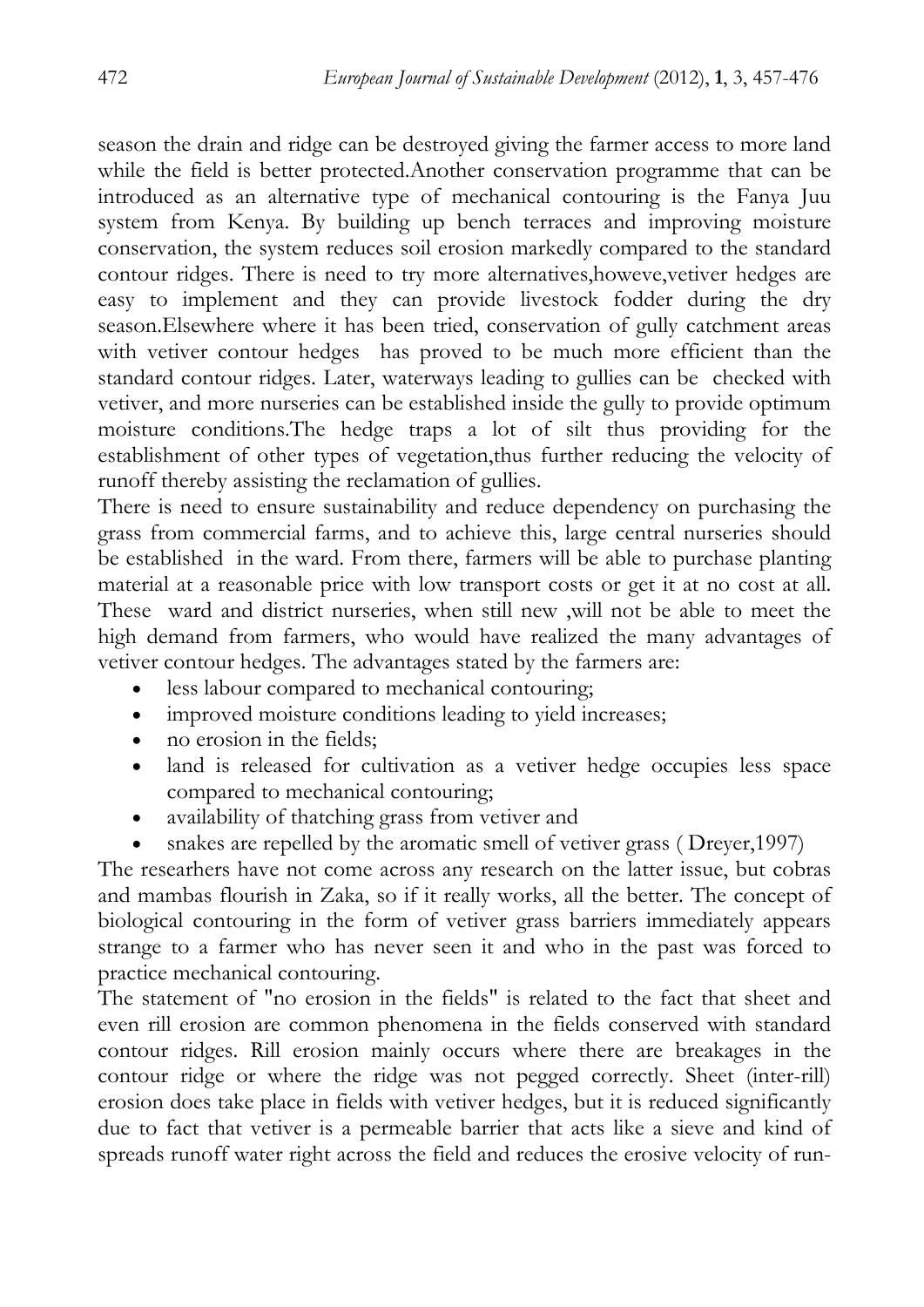off water. Thus, the total erosion and the visible signs of it in the field might be reduced, but the sedimentation of material in front of the hedge (which eventually becomes a natural terrace) proves that erosion in the field does take place. The main advantage with vetiver hedge is that soil is only transported within the field and not removed from it. Based on such positive results from the pilot sites, it can be decided to establish community nurseries in each of the 30 wards of Zaka District and at a number of schools .By just introducing vetiver grass in Zaka District, all the environmental problems described in the first section of this paper are far from solved. But vetiver hedges have proven to be a more efficient, less laborious and easily adoptable barrier against erosion compared to mechanical contouring methods like contour ridges. It looks like vetiver hedges are an almost universal and comparably cheap tool in gully reclamation. More still needs to be done in the district in order to market the idea accross the entire district or even the coutry. Pilot projects could be undertaken with soil conservation along roads, embankment stabilization and in the protection of wetlands.Vetiver grass has a high potential of being the solution to the problem of soil erosion in Zimbabwe. Efficient supervisory control is a pre-requisite for satisfactory results in soil conservation. Perhaps ,there is need to reverse the clock and restore traditional concepts of rights to land through using arable and grazing rights to individuals. This would encourage every member to be a policeman and so offences would be promptly dealt with and such awareness needs to be created among the ward community. Efficient supervisory control is a pre-requisite for satisfactory result in soil conservation. Spatial re-organisation of arable and grazing lands and settlement could be a strong basis for improved farming and conservation. This is not to say that contours should be condemmed, rather their configuration, design and engineering can be improved upon. For an example, ditches can be dug inside the contour. These would hold water and thus reduce both the volume and speed of f lowing water thus reducing erosion. In addition, the held water comes in handy during extended periods of little or no rainfall, mostly January. As moisture that filters into the cropland below the contour ridge replenishes moisture, so much needed by the crops, moisture stress at a very critical stage of crop development gets avoided.

#### **3.2 Sustainability and Potential**

Based on the above discussion, the suggested soil conservation measures have a high potential of being the solution to the problem of soil erosion in Zimbabwe. With such experiences from the ward, communal areas in many other districts stand to benefit quite a lot. Add to this the many years of experience on commercial farms, there should be no reason for the government and the many donors in Zimbabwe not to focus first of all on vetiver hedges as an alternative to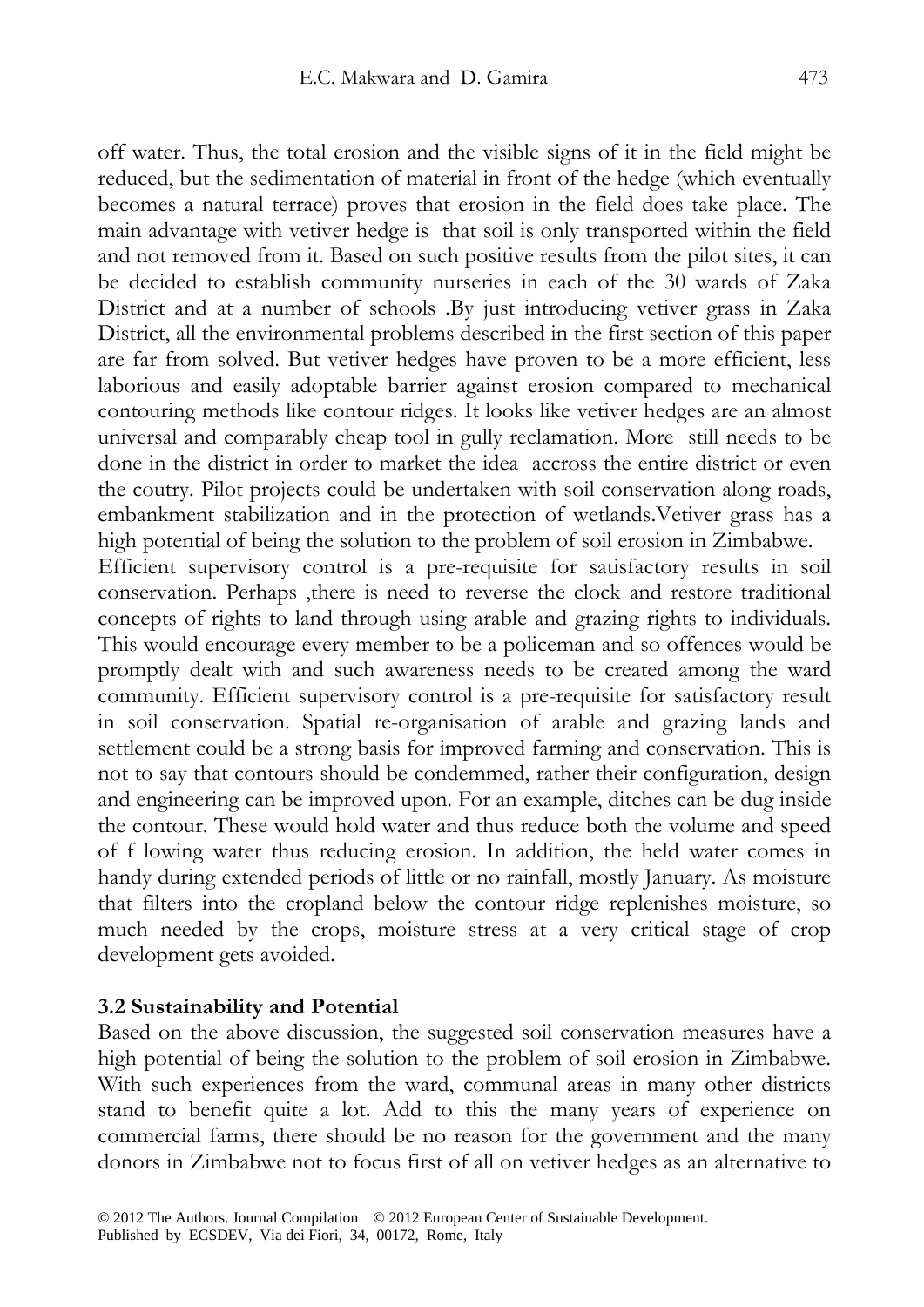the unpopular standard contour ridges. The grass deserves much more attention than it currently receives.

Environmentally, there is no doubt that vetiver is one of the best solutions to the conservation of arable as well as grazing land. It is easy for farmers to learn the skills related to the management of the grass.There are no expenses when first the grass is there, and the labour requirements are very low. The only concern we have in such programmes is related to the fact that *Vetiveria zizanioides* seems to be a clone, we do not know what diseases or pests might appear one day and within a short period ,damage or even exterminate all the grass in the region. That would be an environmental disaster. But considering the worldwide experience and proof of the viability, the risk appears to be mainly theoretical. Hence, vetiver grass has a lot of potential in Zimbabwe and based on the Zaka farmers' positive response it should be worth trying on a much larger scale.

### **4. Conclusions**

The findings of the analysis of the prevalence of soil erosion and its causes indicate that farmers' behaviour regarding soil conservation is a result of interplay of factors among them: physical, institutional, attitudinal and economic.

Farm size, farmers' attitudes and perceptions of causes and the severity of soil erosion, availability of draught power all have a strong bearing on soil erosion in the ward.

 It is recommended that the organization of the soil conservation programmes should be more participatory and based on adequate knowledge of the intended beneficiaries so that in the end the practices introduced are more suitable to the beneficiaries. This way, higher levels of adoption of soil conservation measures can and should be achieved because there will be a sense of ownership of the project. However, it would be futile to discontinue extension services in this noble and yet desperate fight against the soil erosion scourge in the ward, district and country at large. The study also observed that there was lack of understanding of farmers' behaviour regarding soil conservation that was aggravated by the absence of a learning process that should complement a technical intervention. In view of this, it was recommended that the organization of the soil conservation programmes should be more participatory and based on adequate knowledge of the intended beneficiaries so that in the end the practices introduced are more suitable to the beneficiaries and higher levels of adoption are achieved. This way, attempts at correcting the geographical and historical myopia may be realised.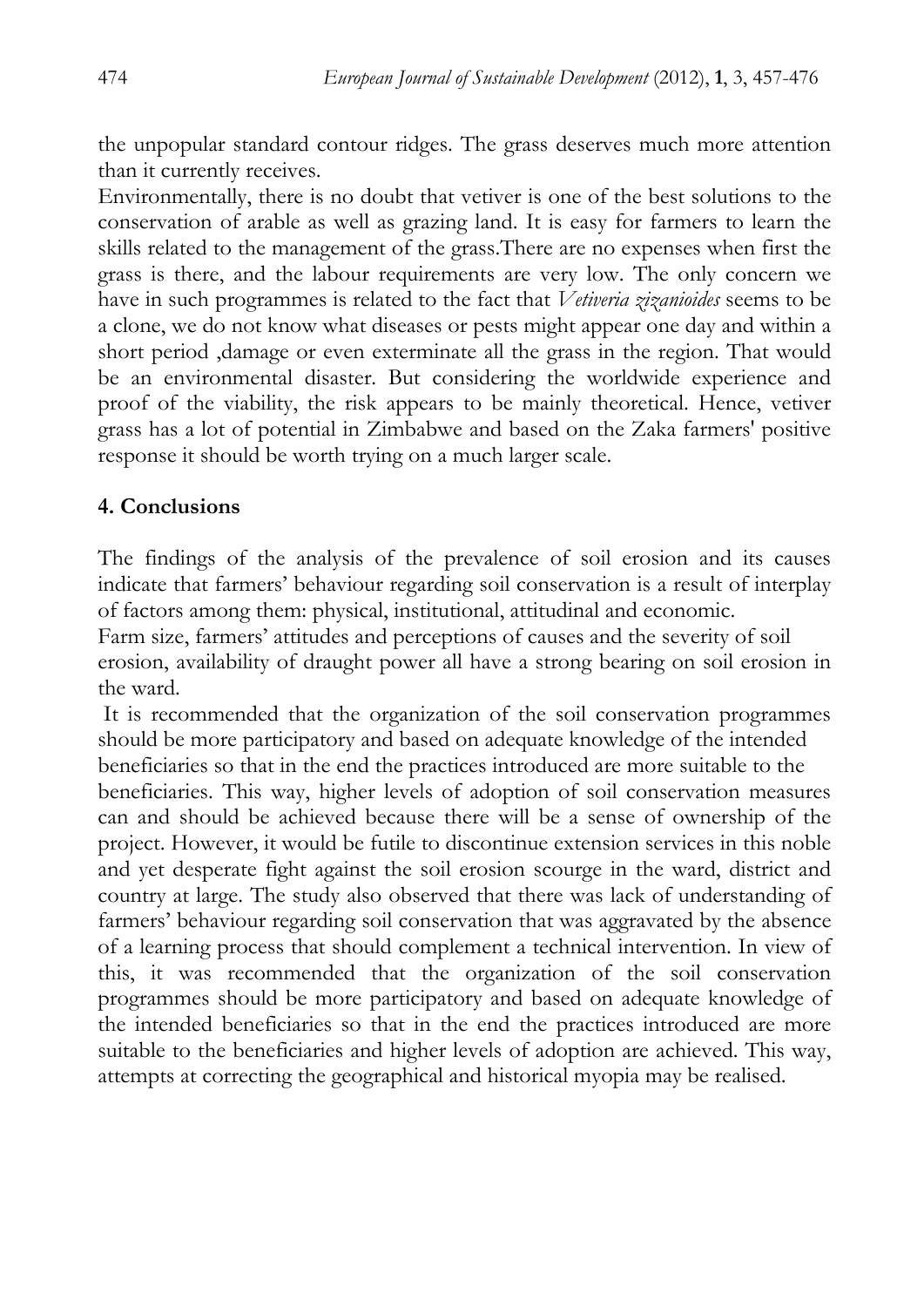# **5. References**

Blakie,P.M.(1985)The Political Economy of Soil Erosion in Develpoing Countries.Longman ,London

Blakie,P.M. and Brookfield,H.G.(1987)Land Degradation and Society.Methuen,London

Central Statistical Office(1984) 1982 Population Census:A Preliminary Assessment,C.S.O.,Harare.

Central Statistical Office(1994) 1992 Population Census:A Preliminary Assessment,C.S.O.,Harare.

Central Statistical Office(2004) 2002 Population Census:A Preliminary Assessment,C.S.O.,Harare.

Chenje,M.,Sola,L. And Palency,D.(Editors)(1998) The State of Zimbabwe's Environment.Government of Zimbabwe,Ministry of Mines ,Environment and Tourism.Harare**.** 

Dreyer, S. (1997). It's just like growing shallots...! Experiences with vetiver grass in a soil and water conservation programme for communal farmers in Zaka District, Zimbabwe.From http://www.vetiver.com/ZIM\_zaka.htm. 8 September, 2010.

Elliot, J. (1989) "Soil Erosion and Soil Conservation in Zimbabwe"Unpublished Doctoral Thesis,Loughborough University

http:www.sardc.net/imercsa.Musokotwane Environment Resource Centre for Southern Africa.CEP FACT SHEET,SARDC (CEPF501)

Kariaga,B.M.(2000) *"The effect of simulated soil erosion and fertlizer application on maize yeild"*  pp27-36 Geographical Journal of Zimbabwe,No.31.Harare

Kariaga,B.M.(1999) *"Erosion Hazard Assessment in Western Kenya Using a Simple Gis model"*  pp20-30 Geographical Journal of Zimbabwe,No.31.Harare

Kureya web $\omega$ step.26/11/2010

Lal, R and Singh,B.R.(1998) "Effects of soil degradatio on crop productivity in East Africa "Journal of Sustainable Agriculture,Vol 13,No.1,pp15-36

Manjoro,M. 'Understanding Farmers: Explaining Soil and Water Conservation Behaviour in Small-Holder Farmers in Southern Zimbabwe'.www.jsd-africa.com/Jsda8/4/11

Masocha ,M and Gandiwa,J.(2001) "*Impacts of Mine Dumps on Vegetation structure and Plant Species Diversity in Zimbabwe:The case of Dalny Gold mine in Mashonaland West Province*"pp21-32 Geographical Journal of Zimbabwe,No.32.Harare

Piementel,D.C.,Harvey,P.,Resosudarmo,K.,Sinclair,D.,Kurz,M.,Mcnair,S.,Crist,L.,Shriprit z,L.,Fitton ,R.,Saffouri,E. And Blair,R.(1997) "Environmental costs of erosion",Science,Vol.267,pp1117-23

Rice,R.J.(1977) Fundamentals of Geomorphology.Longman,New York

Scoones, I., Chibudu C., Chikura, S., Jerenyama, P., Machaka, D., Machanja, W., Mavedzenga,